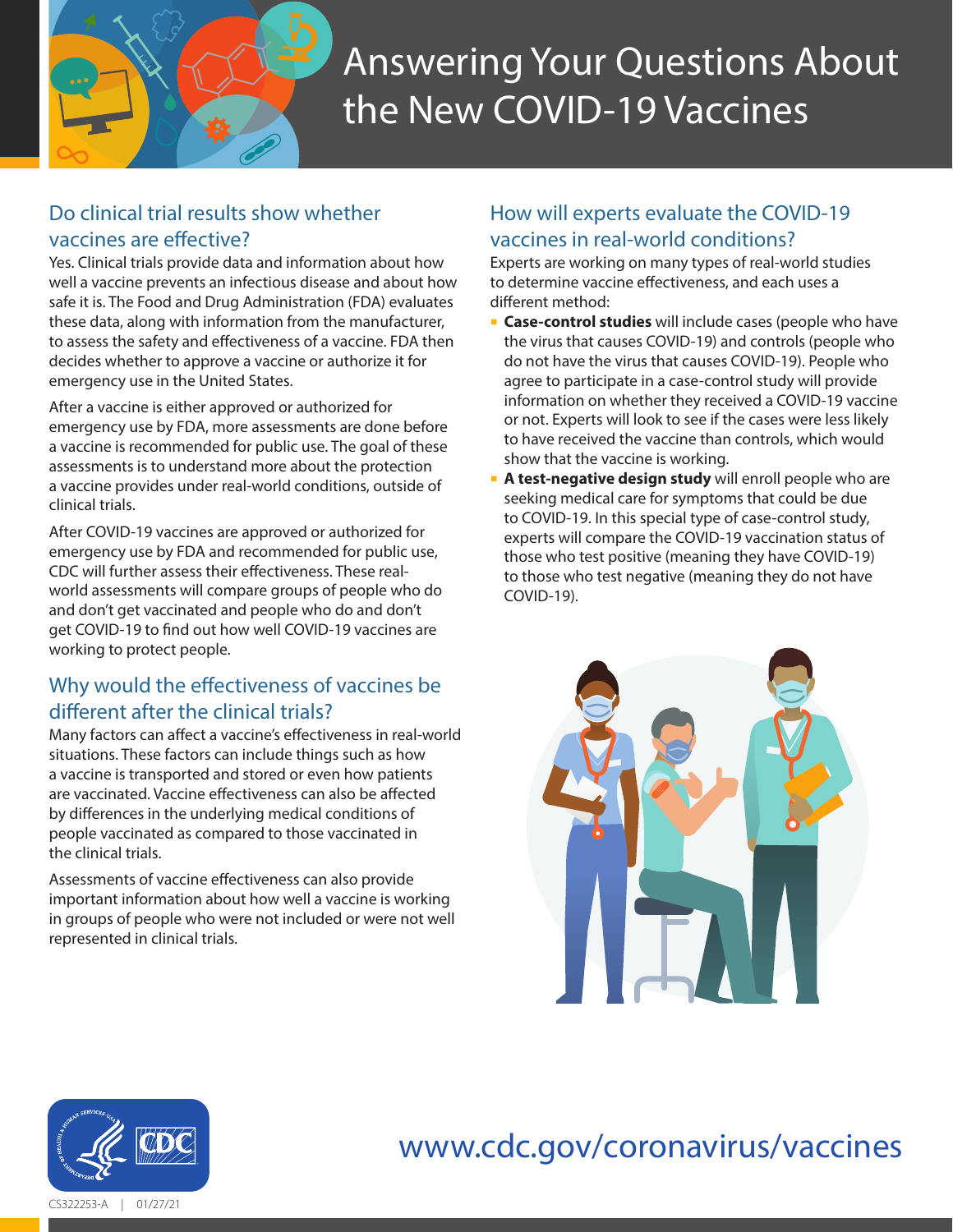- **Cohort studies** will follow people who have and haven't had a COVID-19 vaccine for several months to see if getting vaccinated protects them from getting the disease. This can be done in real time (prospectively) or by looking back in time (retrospectively) using data that were already collected, such as information in participants' medical records.
- **Screening method assessments** look at vaccination status among a group of cases (for example, cases detected through ongoing COVID-19 surveillance) and compares those cases with vaccination coverage among the overall population where those cases come from (for example people from the same state). By comparing coverage between these two groups, researchers can get an early estimate of whether a vaccine is working as expected.
- **Ecologic analysis assessments** look at groups of people – such as those in different geographic locations or at different times – to find out how many were vaccinated and how many were diagnosed with COVID-19. These analyses may be hard to interpret because the number of COVID-19 illnesses has changed rapidly over time and in different places.

CDC will use several methods because they can all contribute different information about how the vaccine is working.

## Will assessments determine if the vaccines protect people from severe COVID-19 illness?

Yes. Severe illness from COVID-19 is defined as needing care in a hospital or intensive care unit (ICU), needing to be on a ventilator, or dying due to COVID-19.

- **Experts will assess how well COVID-19 vaccines protect** people against severe illness using case-control studies among hospitalized patients.
- **Experts also will use cohort studies of electronic health** records to see if people hospitalized with COVID-19 received the vaccine or not.

## Will assessments determine if the vaccines protect people against mild illness?

Yes. CDC will use case-control studies to assess how well COVID-19 vaccines protect people against less severe forms of COVID-19 – for example, people with COVID-19 who need to visit a doctor but don't need to be hospitalized.

## Will assessments determine if the vaccines protect people who are ill with no symptoms at all?

Yes. Some people can be infected with or "carry" the virus that causes COVID-19, but they don't feel sick or have any symptoms. Experts call this asymptomatic infection. It is important to know whether COVID-19 vaccines can help lower the number of people who have asymptomatic

infection. People with asymptomatic infection can unknowingly spread the virus to others.

A special type of cohort study will find out how effective the vaccine is when people are asymptomatic. People who agree to participate will be tested for COVID-19 every week whether they have symptoms or not. Experts will then compare the proportion of people with infection who were vaccinated to the proportion of people with infection who were not vaccinated.



# Who will be included in the real-world vaccine assessments?

CDC is working to make sure real-world vaccine assessments include diverse groups of people including the following:

#### **Healthcare personnel and essential workers**

Experts will rapidly assess vaccine effectiveness among healthcare personnel working in hospitals, long term care/ skilled nursing facilities, or nursing homes in selected sites across the United States. These assessments will show how well COVID-19 vaccines protect healthcare personnel from getting sick or having severe illness. Assessments among healthcare personnel and essential workers will also inform how well COVID-19 vaccines protect them against getting infected, regardless of whether they have symptoms or not.

#### **Older adults and those living in nursing homes**

The risk for severe illness from COVID-19 increases with age, so making sure these vaccines protect older adults is critical. People living in nursing homes and long-term care facilities are at especially high risk of getting COVID-19 and severe disease. The Food and Drug Administration (FDA) and the Centers for Medicare and Medicaid Services (CMS) will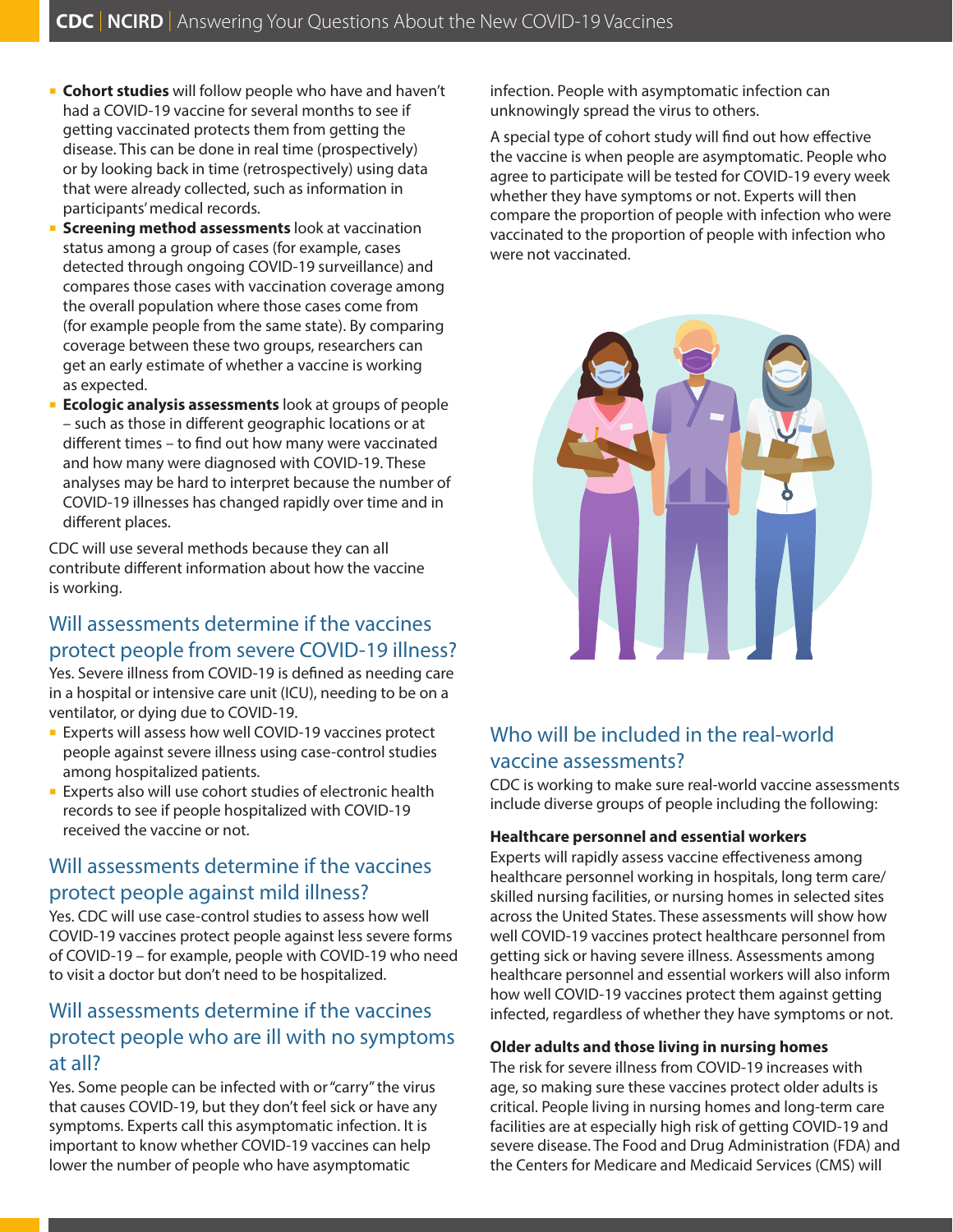use CMS Medicare billing data to assess COVID-19 vaccine effectiveness among older adults, including those living in nursing homes and long-term care facilities. These data will include information about whether people received a COVID-19 vaccine, whether they got sick with COVID-19, and if they needed hospital care. This information will help inform how well the vaccine works in preventing COVID-19 and severe illness among older adults.

Experts will also use data from CDC and CMS to conduct a case-control assessment. Experts will identify older adults hospitalized for COVID-19 and older adults hospitalized for other reasons. They will then compare how many cases and controls received a COVID-19 vaccine to estimate vaccine effectiveness.

#### **People with underlying medical conditions**

To better understand how well COVID-19 vaccines protect people with underlying medical conditions who may be at increased risk for severe illness. Experts are working to make sure various real-world vaccine assessments will include adults with heart conditions, obesity, and diabetes. The real-world vaccine effectiveness assessments will also collect information about other underlying medical conditions. This information will be used to better understand how well COVID-19 vaccines protect people with underlying medical conditions.

#### **People in racial and ethnic minority groups**

Long-standing systemic health and social inequities have put many people from racial and ethnic minority groups at increased risk of getting sick and dying from COVID-19. CDC is working to ensure that real-world assessments of vaccine effectiveness include diverse populations, such as people from racial and ethnic minority groups disproportionately affected by COVID-19.

CDC also is working with the Indian Health Service (IHS), tribal nations, and other partners to ensure that these realworld assessments include American Indian and Alaska Native populations who have been disproportionately affected by COVID-19. This is important to ensure that COVID-19 vaccines can help achieve health equity, so everyone has a fair opportunity to be as healthy as possible.

## These vaccines were produced so quickly. How do we know they are safe?

It is the U.S. vaccine safety system's job to make sure that all vaccines are as safe as possible. Safety has been a top priority while federal partners have worked to make COVID-19 vaccines available for use in the United States.

The new COVID-19 vaccines have been evaluated in tens of thousands of individuals, who volunteered to be vaccinated and to participate in clinical trials. The information from these clinical trials allowed the U.S. Food and Drug Administration (FDA) to determine the safety

and effectiveness of the vaccines. These clinical trials were conducted according to rigorous standards set forth by FDA.

FDA has determined that the newly authorized COVID-19 vaccines meet its safety and effectiveness standards. Therefore, FDA has made these vaccines available for use in the United States under what is known as an Emergency Use Authorization.



# Will CDC continue to watch for problems with these new vaccines?

Yes. Even though no safety issues arose during the clinical trials, CDC and other federal partners will continue to monitor the new vaccines for serious side effects (known as adverse events) using many vaccine safety monitoring systems.

This continued monitoring can pick up on side effects that may not have been seen in clinical trials. If an unexpected side effect with the new COVID-19 vaccines is seen, experts can quickly study it further to determine if it is a true safety concern. Monitoring vaccine safety is critical to help ensure that the benefits of the COVID-19 vaccines continue to outweigh the risks for people who are vaccinated.

The current vaccine safety system is strong and robust, with the capacity to monitor COVID-19 vaccine safety effectively. Existing data systems can rapidly detect if a vaccine has any possible safety problems. These systems are being scaled up to fully meet the needs of the nation. Additional systems and data sources are also being developed to further enhance safety monitoring capabilities.